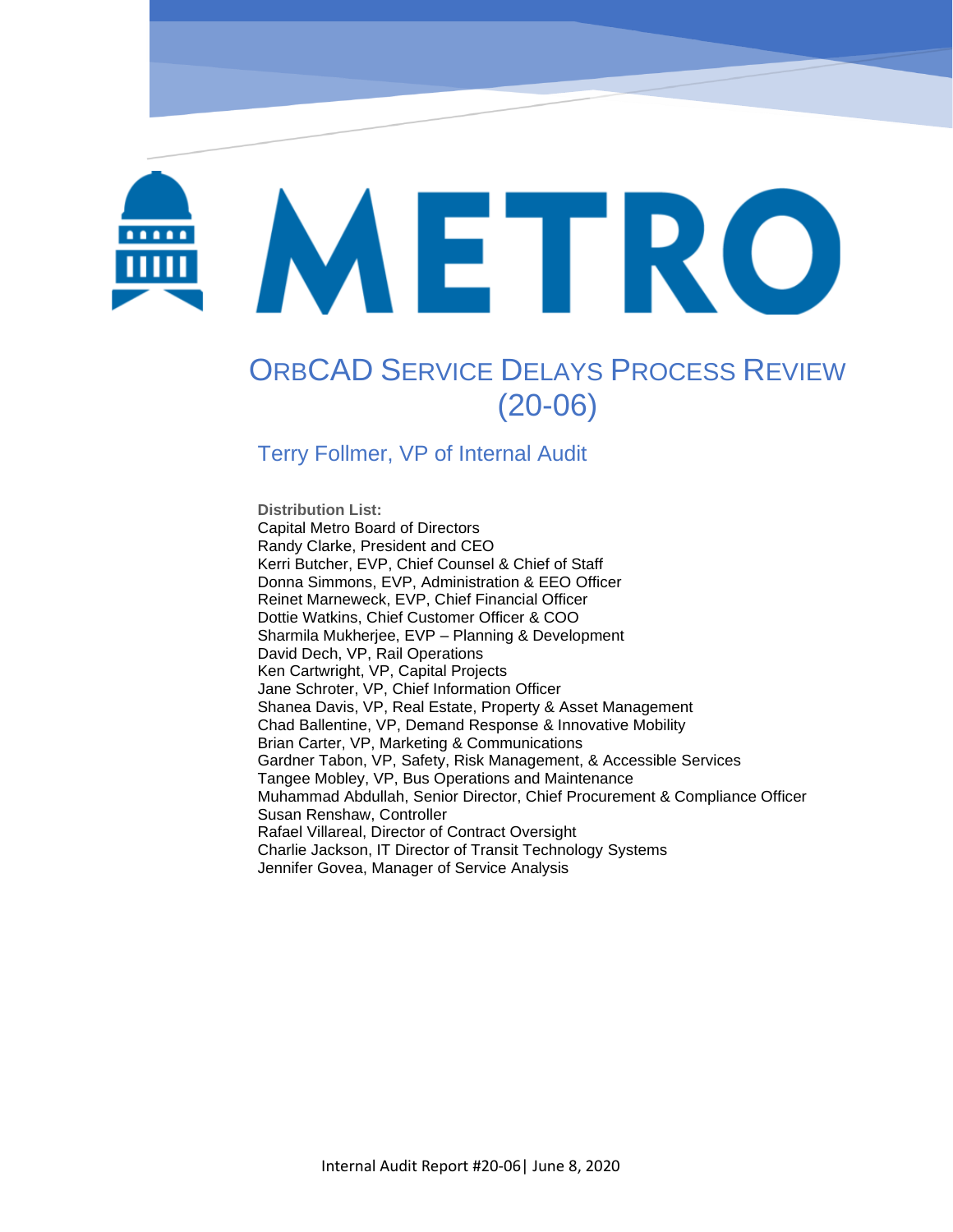# Table of Contents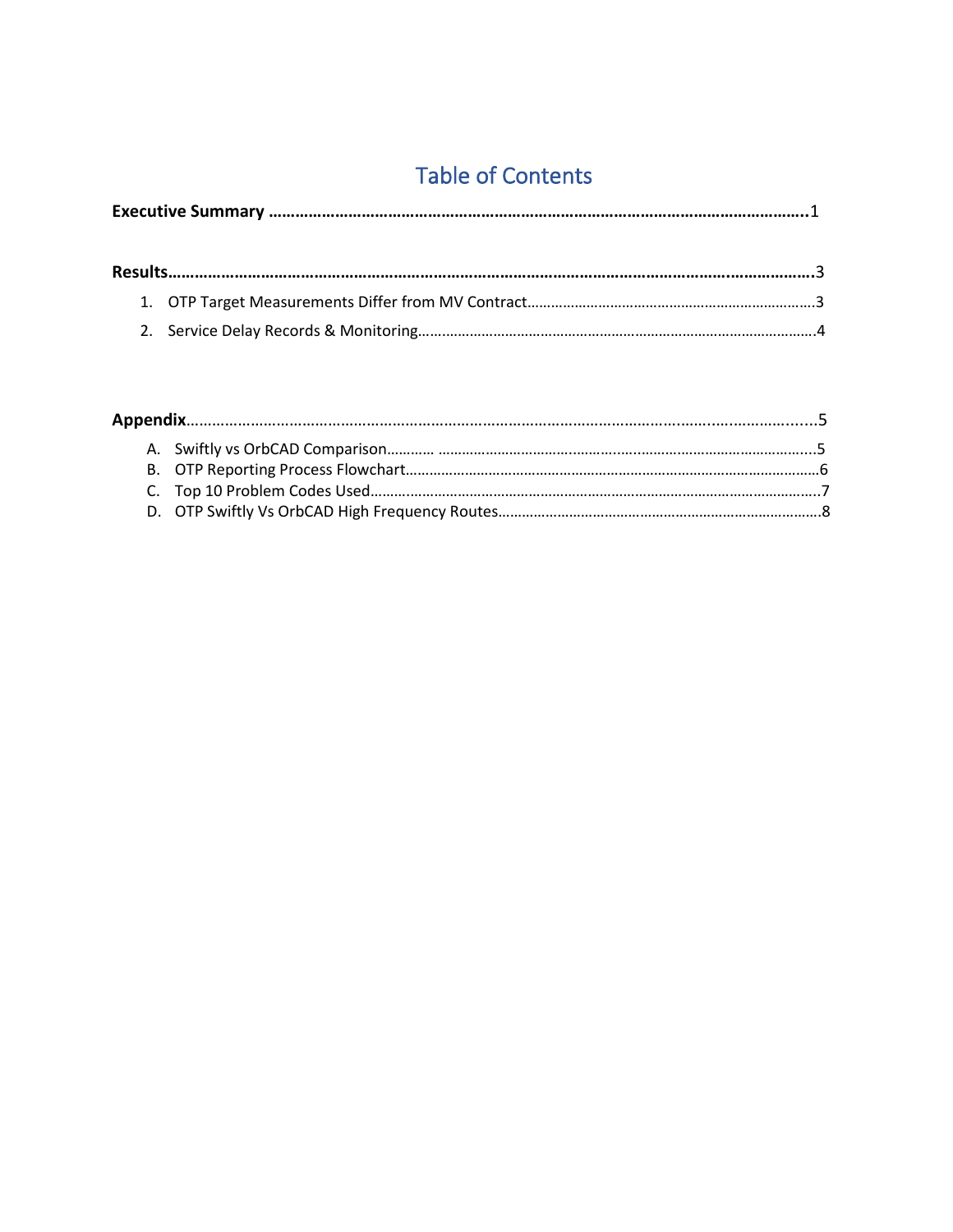#### **EXECUTIVE SUMMARY**

This OrbCAD Service Delays Process Review project was added to the Fiscal Year 2020 Internal Audit Plan at the request of management. We performed an audit of the OrbCAD Service Delay reporting process to evaluate the efficiency and effectiveness of internal controls to ensure the completeness and accuracy of the records, and compliance with contract and applicable policies/procedures. The audit results, including the objective, scope, and conclusion, are as follows.

#### **Background**

As of January  $5<sup>th</sup>$ , 2020, MV Transportation (MV) is the sole service provider responsible for all bus operations and related maintenance. Before this date, MV was responsible for the north garage located at 9315 McNeil Road, and RATP Dev was responsible for the south garage located at 2910 East 5<sup>th</sup> Street. The MV contract for service delays requires the service provider to comply with the following:

- 1. Service Provider is expected to log all service delays in the CAD/AVL system OrbCAD within a maximum of fifteen (15) minutes following the start of the delay.
- 2. Failure to properly and accurately document an incident, including but not limited to failure to accurately reflect change out buses, lost time, or service delays, will result in a PDC of \$100 per occurrence. The PDC will not apply until after the seventh day of the incident, which represents the time allowed to accurately reconcile and finalize incident entries.
- 3. On-Time Performance goal is 83%, and it is measured by 0 minutes early and no more than 5 minutes late.

MV is responsible for the personnel that records all service delays into the OrbCAD system. OrbCAD is a computer-aided dispatch application used for vehicle dispatching, automatic vehicle location and monitoring, real-time performance and incident management, two-way messaging, route schedule adherence, remote vehicle health monitoring, and analytics. At the Operations Control Center, the OrbCAD system automatically color codes all service delays. As part of this process, the performance queue will color code the event to allow the Dispatcher to select a problem code (see Appendix C) and subcategory code in OrbCAD describing the reason for the service delay, but completion of this field is not required by the system. Note, once a problem code is chosen, the incident cannot be deleted in OrbCAD.

On-time performance (OTP) is captured in two different systems, OrbCAD and Swiftly, but OrbCAD is the official system of record for external reporting. Swiftly is a transit data platform that captures real-time transit information to allow management to manage the transit fleet proactively. One of the key differences between the two systems is that OrbCAD captures (i.e., Polls) the bus GPS location every 30 seconds while Swiftly records the GPS location every 10 seconds (See Appendix A for more details). However, OrbCAD reports OTP in real-time for some of the stops that are classified as "time points," as the bus enters or departs the preset radius of the stop. As part of this project, Internal Audit performed a comparison of OTP performance on high-frequency routes using both OrbCAD and Swiftly, which can be found in Appendix D.

The on-time reporting process flowchart in Appendix B illustrates how data is captured in OrbCAD and finally reported to the public. Upon an Operator login into the bus, OrbCAD starts capturing the on-time performance data, and the Dispatchers simultaneously view notifications of the delays at the Operations Controls Center. Per the MV contract, the Dispatcher is supposed to create events in OrbCAD and identify a problem code and subcategories to describe the event. (See Appendix C for most common used codes) Once a month, the Strategic Planning Development Department produces the OTP reports using Infoview.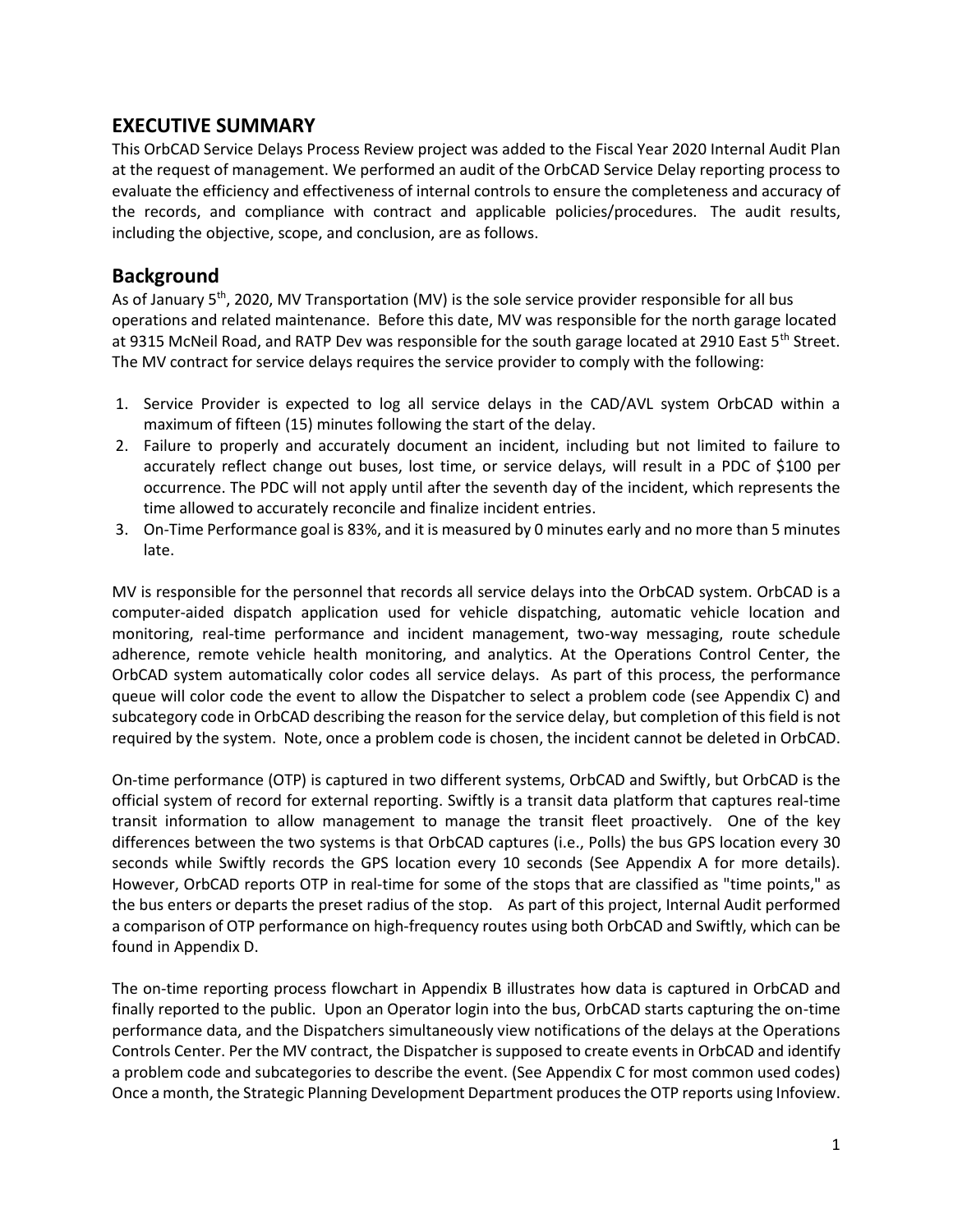The CMTA Data Analyst uses the reports to review the on-time performance for each route and completes the Schedule Adherence Exceptions Report, which includes all exceptions for the month. The service provider must respond by the 12th of the month, and the results of the on-time performance goal are provided to Capital Metro Management. The IT Department obtains the result of the on-time performance and updates the route performance dashboard to allow customer access to this information. The Program Manager from Operations and Maintenance Oversight Department reviews several reports to calculate the service monthly performance deficiency credits (PDC). The monthly reports reviewed include lost time hours, block PDC, lost Q bus, OrbCAD logs, missed pullouts, and others. All documentation is submitted to Finance and included in the service provider's monthly invoice for potential incentives/disincentives to be included in the payment.

#### **Audit Objective & Scope**

The primary objective of this audit was to determine whether internal controls over the service delays reporting processes are sufficient to ensure the completeness and accuracy of the records and compliance with contract and applicable policies/procedures. The scope included completing a flowchart of the process, a review of OrbCAD vs. Swiftly data capture, analysis of high-frequency routes between OrbCAD and Swiftly, review of Capital Metro's policies, review of ITS System OrbCAD Operations Manual, review of contracts, invoices with monthly oversight reports reviewed, interviews and review of desk procedures. Testing included reviewing OrbCAD incidents data for December 2019 to January 2020, and on-time performance for January 2020.

#### **Opinion**

Our sample testing of service delay coding showed that Dispatchers are accurately coding service delays as the code selected agreed with the written narrative for almost all of the transactions tested. In our opinion, internal controls can be improved by making OrbCAD system and monitoring changes in the following two areas:

- **1.** OTP Target Measurements Differ from MV Contract
- **2.** Service Delay Records and Monitoring

More details regarding the issues/risks and recommendations can be found below in the detailed audit report. This audit was conducted in accordance with the U.S. Government Accountability Office's Generally Accepted Government Auditing Standards (GAGAS) and the Institute of Internal Auditor's International Professional Practices Framework (IPPF). These standards require that we plan and perform the audit to obtain sufficient, appropriate evidence to provide a reasonable basis for our findings and conclusions based on our audit objective. We believe the evidence obtained provides a reasonable basis for our findings and conclusions based on our audit objective. The audit was conducted by the following staff members in the Capital Metro Internal Audit Department:

- Jeannette Lepe, Senior Auditor (Project Lead)
- Terry Follmer, VP of Internal Audit

Recommendations to strengthen internal controls and improve accountability were provided to management in the audit report. Management agrees with the internal audit recommendations and has provided target completion dates, which are included in the detailed audit report below. A follow-up audit is performed semi-annually (i.e., May and November) to ensure management action plans for all issued audit reports are completed timely. We appreciate the cooperation and assistance provided to us throughout this audit.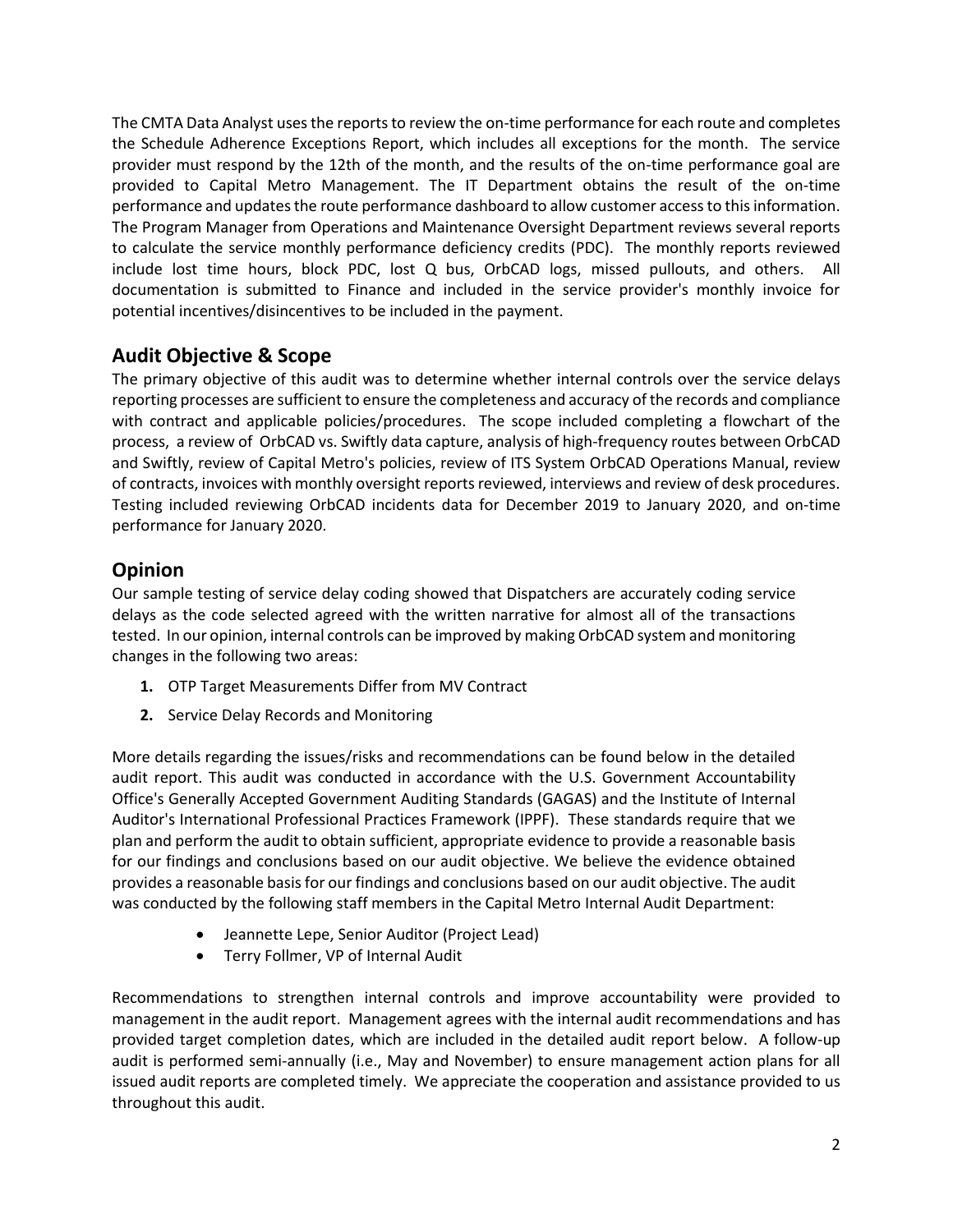| <b>Issues &amp; Risk</b>                                                                                                                                                                                                                                                                                                                                                                                                                                                                                                                                                                                                                                                          | <b>Recommendation</b>                                                                                                                                                                                                                                                                                                                                                                                                                                                                                                                                                                                                                                   | <b>Management Action Plan</b>                                                                                           |
|-----------------------------------------------------------------------------------------------------------------------------------------------------------------------------------------------------------------------------------------------------------------------------------------------------------------------------------------------------------------------------------------------------------------------------------------------------------------------------------------------------------------------------------------------------------------------------------------------------------------------------------------------------------------------------------|---------------------------------------------------------------------------------------------------------------------------------------------------------------------------------------------------------------------------------------------------------------------------------------------------------------------------------------------------------------------------------------------------------------------------------------------------------------------------------------------------------------------------------------------------------------------------------------------------------------------------------------------------------|-------------------------------------------------------------------------------------------------------------------------|
| 1. OTP TARGET MEASUREMENTS DIFFER FROM MV<br><b>CONTRACT</b><br>We reviewed the controls related to the calculation of OTP<br>and noted the following discrepancies:<br>MV contract states 0 minutes early to no more than 5<br>$\bullet$<br>minutes late, but OrbCAD is configured to calculate<br>based on 0 minutes early to 6 minutes late.<br>Swiftly is more accurate in calculating GPS location<br>because it captures the bus GPS locations every 10<br>seconds instead of every 30 seconds for OrbCAD (See<br>Appendixes A & D).<br>OTP metrics impact monthly payment amount to service<br>providers, so differences noted above require further review<br>and action. | The Director of Contract Oversight, Manager of Service<br>Analysis, and IT Director of Transit Technology Systems will<br>consider the following improvements:<br>Ensure the OTP calculation programmed into the<br>a)<br>OrbCAD system agrees to the contract (i.e., 0<br>minutes early to no more than 5 minutes late).<br>Alternatively, management may want to consider<br>modifying the contract to agree with OrbCAD by<br>changing the contract language to state late is<br>after 5 minutes and 59 seconds.<br>Evaluate and consider whether Swiftly should be<br>b)<br>used as the OTP contract monitoring tool to<br>measure OTP performance. | Management agrees with the<br>recommendations.<br><b>Target Completion Date:</b><br>9/30/20 and<br>a)<br>12/31/20<br>b) |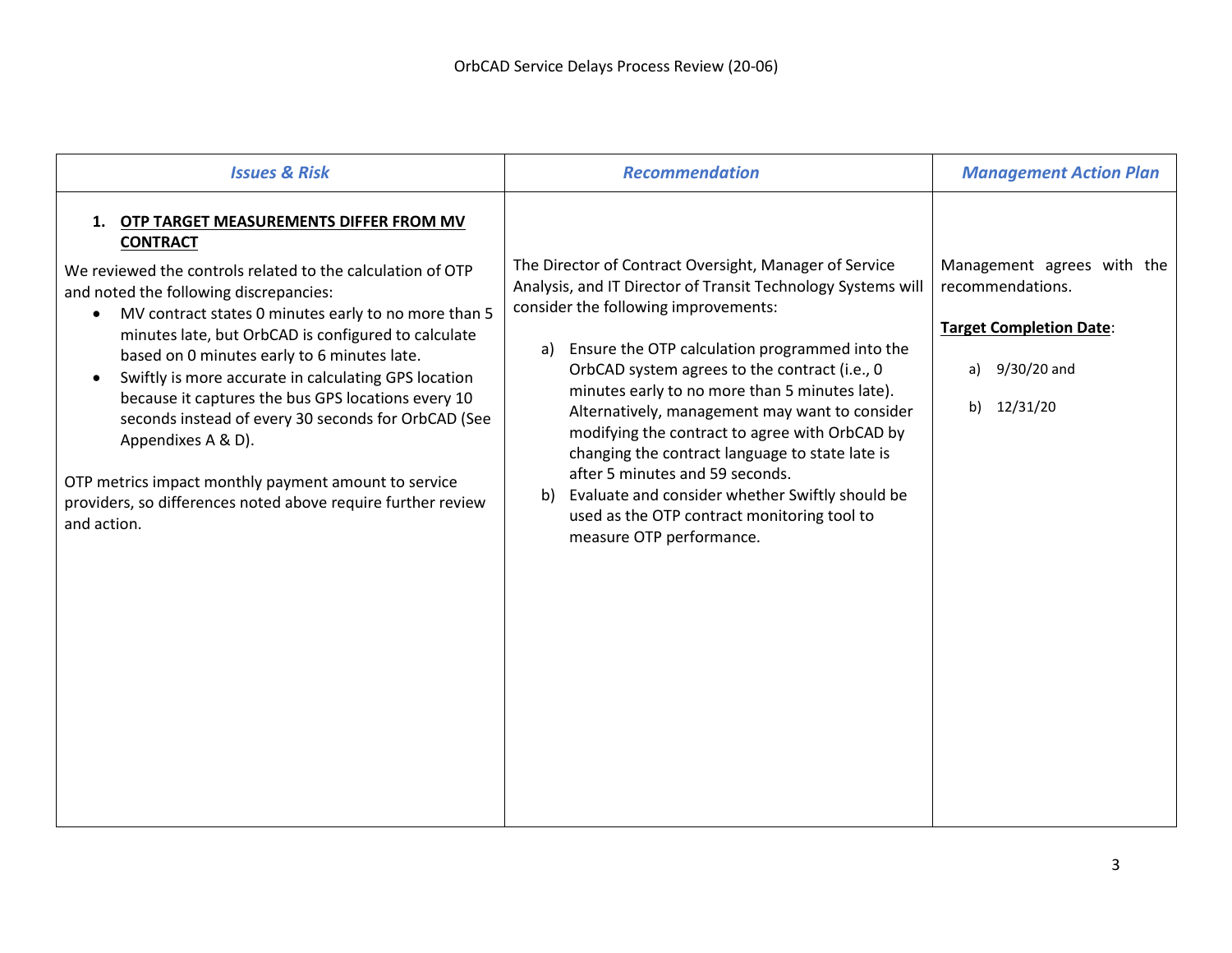| <b>Issues &amp; Risk</b>                                                                                                                                                                                                                                                                                                                                                                                                                                                                                                                                                                                                                                                                                                                                                                                                                                                                                                                                                                                                                                                                                                                  | <b>Recommendation</b>                                                                                                                                                                                                                                                                                                                                                                                                                                                                                                                                                                                                                                                                                                                                                                                                                                                                                                                                                                                                                                                                      | <b>Management Action Plan</b>                                                                |
|-------------------------------------------------------------------------------------------------------------------------------------------------------------------------------------------------------------------------------------------------------------------------------------------------------------------------------------------------------------------------------------------------------------------------------------------------------------------------------------------------------------------------------------------------------------------------------------------------------------------------------------------------------------------------------------------------------------------------------------------------------------------------------------------------------------------------------------------------------------------------------------------------------------------------------------------------------------------------------------------------------------------------------------------------------------------------------------------------------------------------------------------|--------------------------------------------------------------------------------------------------------------------------------------------------------------------------------------------------------------------------------------------------------------------------------------------------------------------------------------------------------------------------------------------------------------------------------------------------------------------------------------------------------------------------------------------------------------------------------------------------------------------------------------------------------------------------------------------------------------------------------------------------------------------------------------------------------------------------------------------------------------------------------------------------------------------------------------------------------------------------------------------------------------------------------------------------------------------------------------------|----------------------------------------------------------------------------------------------|
| 2. SERVICE DELAY RECORDS & MONITORING<br>The MV contract requires them to record/code the reason<br>for each service delay in OrbCAD within a maximum of 15<br>minutes from the occurrence. We reviewed the controls<br>related to this process and noted the following weaknesses:<br>OrbCAD has not been set up to automatically capture<br>the 15-minute requirement.<br>OrbCAD has not been set up to capture service<br>delays that are missing a reason code.<br>The OCC Dispatcher had a guide that did not agree to<br>$\bullet$<br>the CMTA OrbCAD Operations Manual. Additionally,<br>the CMTA OrbCAD Operations Manual contains 20<br>codes that should not be used.<br>We noted one situation whereby a new problem<br>code was created, but the Dispatchers were not<br>informed and trained.<br>The purpose of the requirement to report 15-minute service<br>delays is to ensure that key stakeholders (for example,<br>Customer Care) have quick visibility into incidents which are<br>impacting service. This intent suggests that contract<br>language may need to be clarified and reporting adjusted<br>accordingly. | The Director of Contract Oversight, Manager of Service<br>Analysis, and the IT Director of Transit Technology<br>Systems will consider the following improvements:<br>a) Clarify contract language to meet the intent of<br>reporting service delays impacting service.<br>b) An OrbCAD report should be created to capture<br>all incidents that are not coded by Dispatchers<br>within 15 minutes of the occurrence, in<br>accordance with the modified contract language<br>per item a above.<br>c) An OrbCAD report should be created to capture<br>all incidents that are never recorded by<br>Dispatchers with an explanation of the incident, in<br>accordance with the modified contract language<br>per item a above.<br>d) The OrbCAD guide and manual should be<br>reviewed and approved by CMTA. Training and<br>communication protocols for OrbCAD manual<br>updates should be developed.<br>e) Using the new OrbCAD reports in<br>recommendations b & c above, analyze results to<br>help minimize service delays, and understand<br>Dispatcher training and staffing needs. | Management agrees with the<br>recommendations.<br><b>Target Completion Date:</b><br>10/31/20 |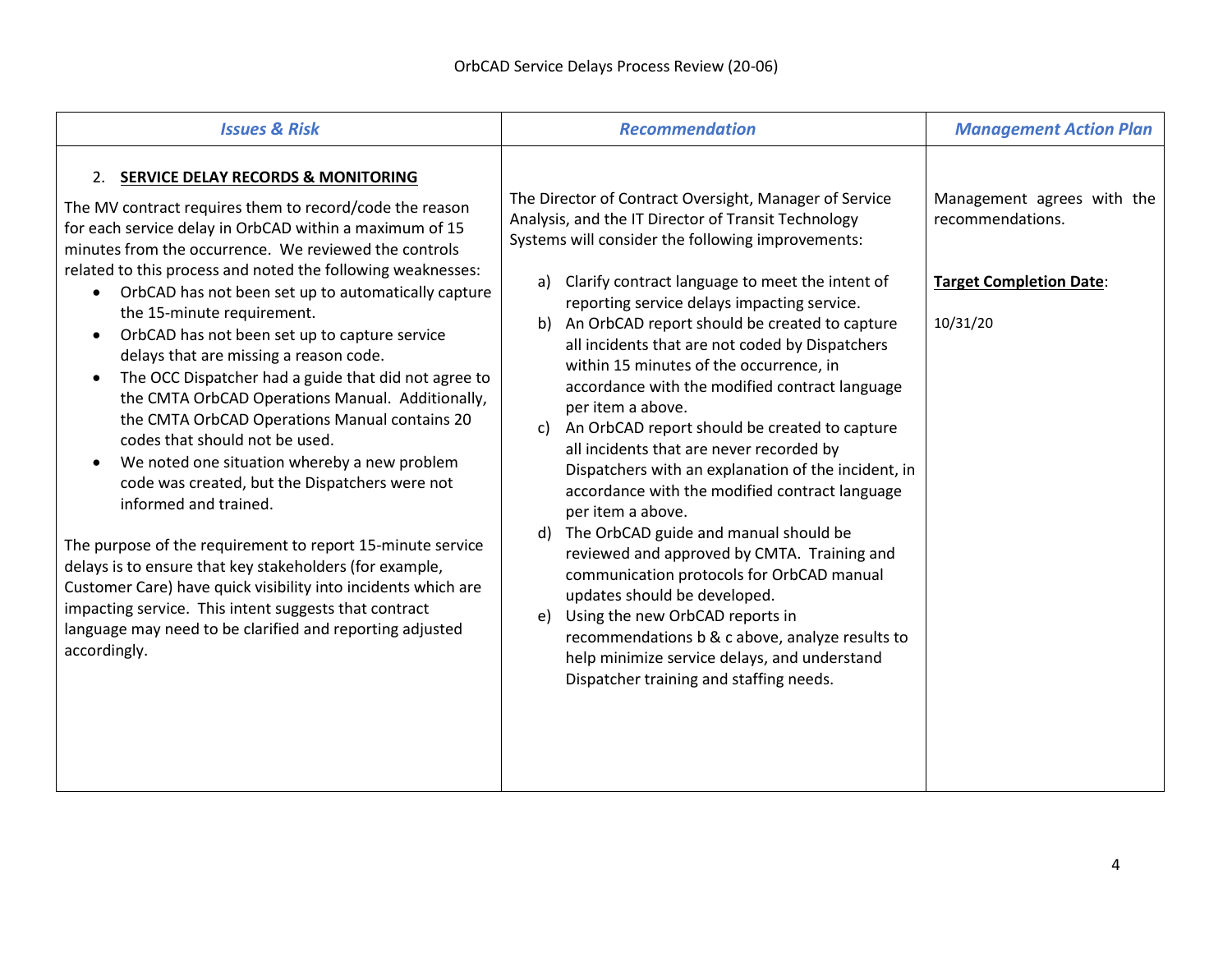## **Appendix A: Swiftly vs. OrbCAD Comparison**

| <b>Swiftly vs. OrbCAD</b> |                                              |                                                                                        |                                                                                                                            |  |  |  |  |
|---------------------------|----------------------------------------------|----------------------------------------------------------------------------------------|----------------------------------------------------------------------------------------------------------------------------|--|--|--|--|
| #                         | Factor                                       | Swiftly                                                                                | OrbCAD                                                                                                                     |  |  |  |  |
| 1                         | Arrival Vs. Departure                        | Departures Only                                                                        | Departures Only ***                                                                                                        |  |  |  |  |
| 2                         | Selecting an official departure time         | Extrapolates from multiple GPS pings for a<br>more precise estimate of exact departure | Chooses the first GPS ping outside of stop<br>radius of 100,250,500 feet diameter                                          |  |  |  |  |
| 3                         | <b>GPS Reporting Rate (Polling)</b>          | 10 seconds                                                                             | 30 seconds                                                                                                                 |  |  |  |  |
| 4                         | Processing                                   | No post-processing                                                                     | Post-processed to remove false exceptions<br>due to GPS location every 30 seconds and<br>departure radius meters' applied. |  |  |  |  |
| 5                         | End of Line Arrival before<br>scheduled time | Counts as an early trip in OTP calculations                                            | Uses departures only, so early arrivals ignored                                                                            |  |  |  |  |

For routes 801 and 803, OTP is captured on arrival time by OrbCAD, instead of departures times for all other routes.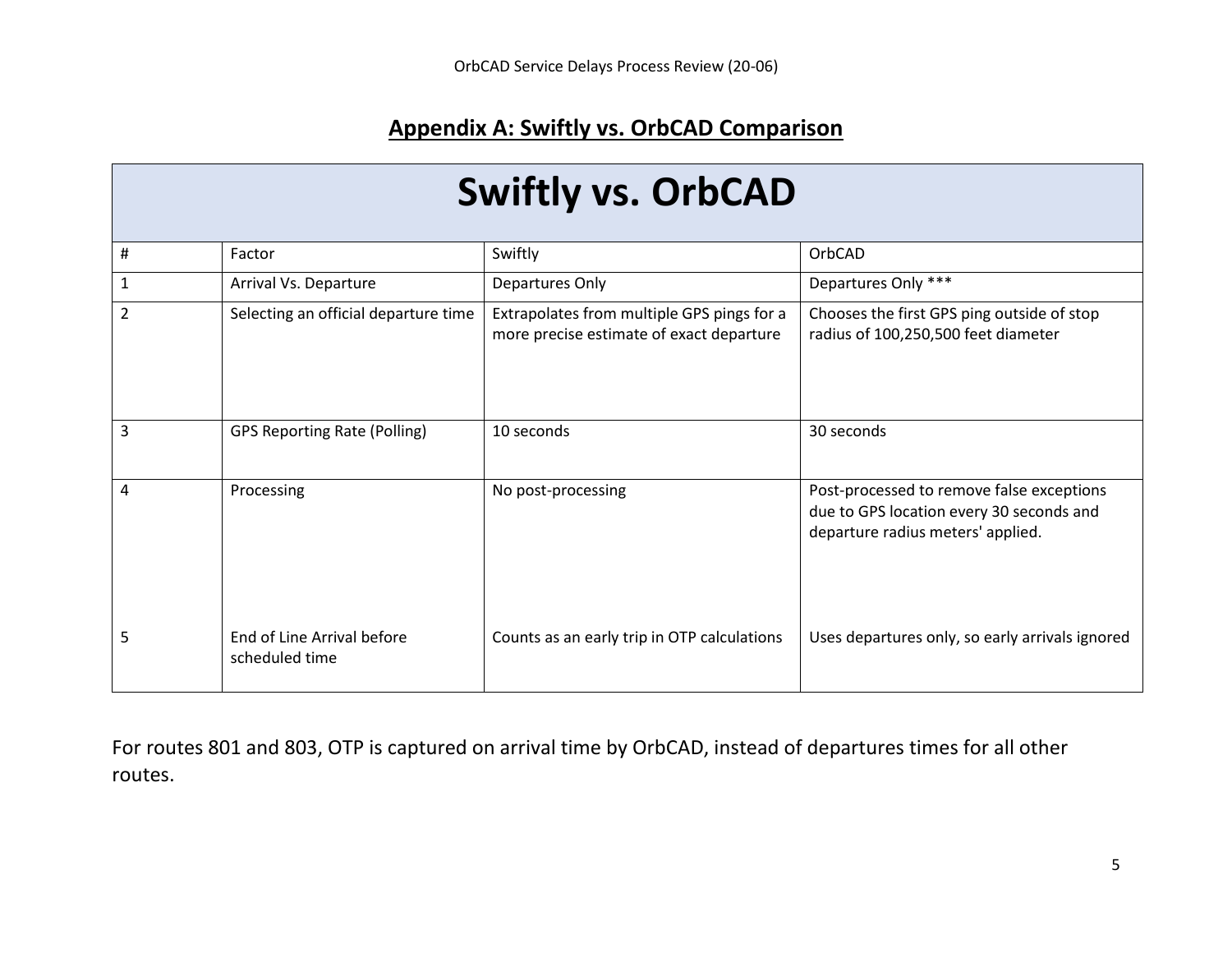#### **Appendix B – OTP Reporting Process Flowchart**

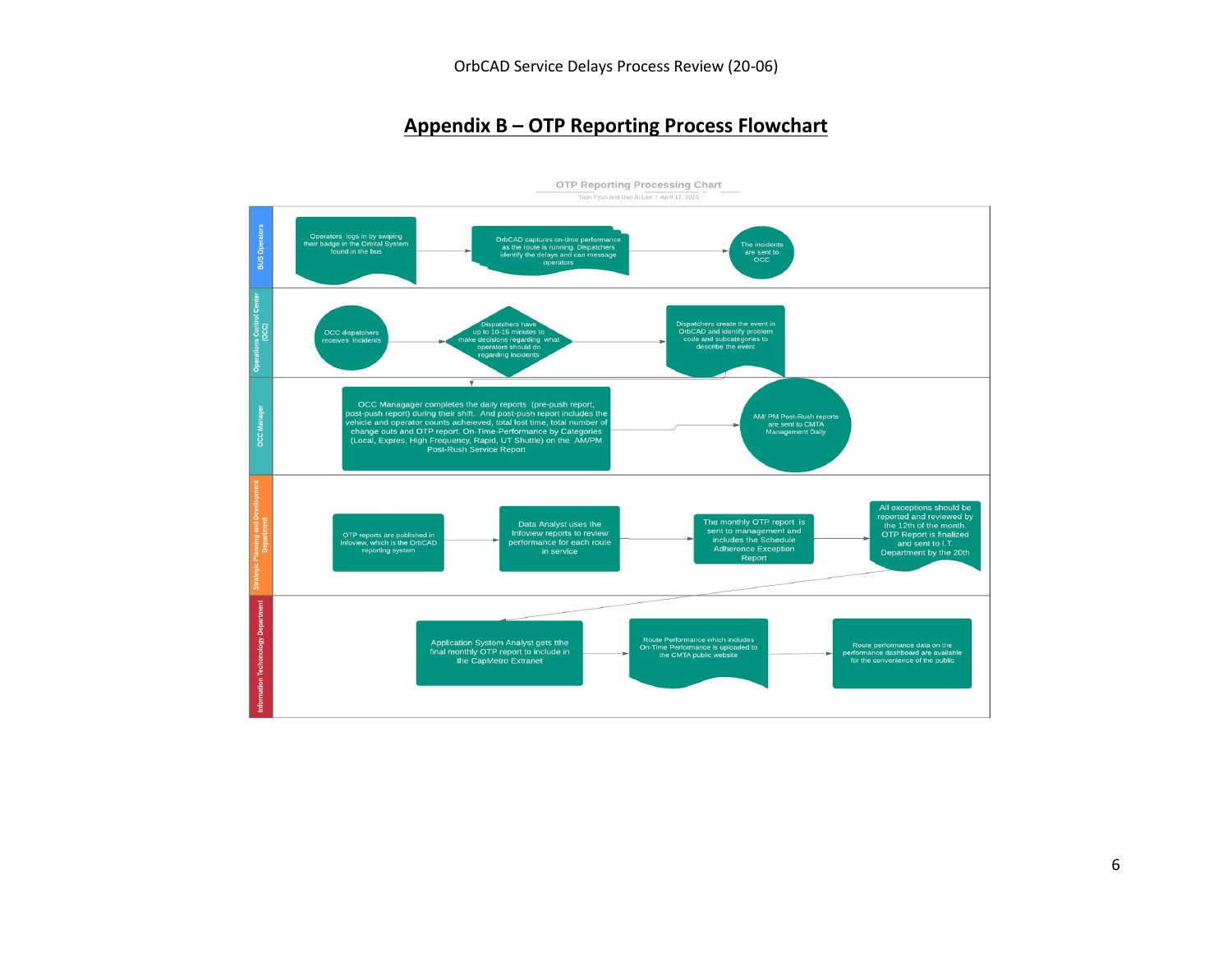## **Appendix C: Top 10 Codes Used from December 2019 to January 2020**

| <b>Problem</b>  |                                    |                    |        |
|-----------------|------------------------------------|--------------------|--------|
| Code and        |                                    |                    |        |
| <b>Sub Code</b> | <b>Descriptions</b>                | <b>Total Count</b> | % Used |
| LF-ITEM         | Lost&Found Item                    | 954                | 13.31% |
| <b>OP-EROR</b>  | <b>Operator-Error</b>              | 855                | 11.93% |
| <b>DL-LTRF</b>  | Delay-late traffic                 | 835                | 11.65% |
| <b>OP-RELF</b>  | <b>Operator-No Relief</b>          | 540                | 7.54%  |
| <b>MR-FBOX</b>  | <b>Mechanical-Farebox</b>          | 481                | 6.71%  |
| <b>DL-LOTR</b>  | Delay-LateOther                    | 475                | 6.63%  |
| <b>MR-ENGN</b>  | <b>Mechanical -Engine</b>          | 475                | 6.63%  |
| <b>IO-OTHR</b>  | Incident-Other                     | 457                | 6.38%  |
| <b>SV-OTHR</b>  | Service-Other                      | 441                | 6.15%  |
| <b>SC-DISC</b>  | <b>Security-Disorderly Conduct</b> | 221                | 3.08%  |